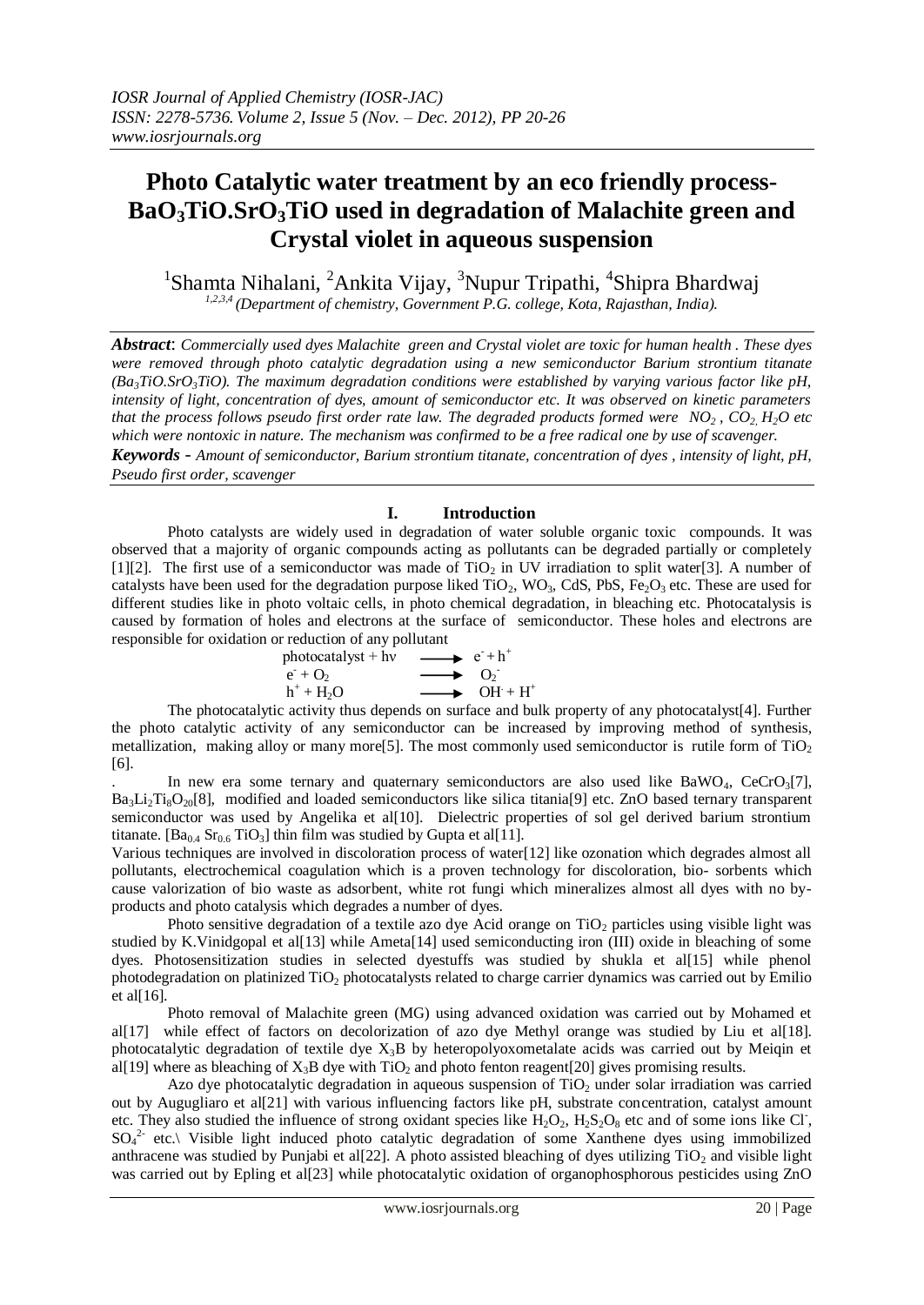was carried out by Fadaei et al[24]. Adsorption of Amido black 10 B onto cross linked chitosan (a polysaccharide) was studied by Yang et al[25].

Malachite green and crystal violet dyes are widely used in color industries, leather industries, yarn and plastic industries, in cosmetics ,detergents etc. the structure of these two dyes is given in figure-1 and figure-2.

Malachite green is a triarylmethane dye and has  $\lambda_{\text{max}}$  621 nm. It is used as a biological stain for microscopic analysis of cell biology and tissue samples. It is also used as an absorber in dye lasers and as pH indicator between pH 0.2 – 1.8. the intake of Malachite green causes carcinogenic symptoms and lung adenomas.

Crystal violet is a triaryl methane dye having following structure. It has  $\lambda_{\max}$  590nm. It is used to dye paper and for printing, in ball pens and inkjet printers but it is found toxic and may cause human bladder cancer, renal, hepatic and lung tumor.

These dyes while use are added to water polluting it. An attempt in present work is made to degrade these dyes which will help the environment keep clean. The treated water may be used for various purposes like in agriculture, as coolant, in washing etc.

#### **II. Experimental**

Stock solutions of dyes (Malachite green  $0.0957g/250$  ml=1x10<sup>-3</sup>M and Crystal violet 1.0175g/250ml =  $1x10<sup>-2</sup>$  M) were prepared in doubly distilled water. These were then diluted as required. Optical density of the solutions were recorded by systronics 0.66. To 50 ml of the solution, 0.1 gm of the photocatalyst ( Barium Strontium Titanate) was added and it was exposed to a 200 watt tungsten lamp. The O.D. of the solution was recorded at different time intervals and graph was plotted between time and 1+log O.D.. It was found to be a straight line suggesting the reaction to follow pseudo first order kinetics. The rate constant was determined by  $K=2.303$  x slope

A water filter was used to cut off the heat reaction. Use of scavenger suggested the participation of OH. free radical in the reaction which is found to be strong enough to break the different bond of dye (N=N, C=N, C-N, C=C, C-C etc). Controlled experiments proved the reaction neither to be photo degradation nor to be catalytic degradation rather it was a photo catalytic degrading process.

#### **III. Result And Discussion**

#### *"3.1. Effect of irradiation time"*

The relation between time and percentage degradation is given in figure-3 for Malachite green and Crystal violet. It is observed that percent degradation increases with irradiation time. The process slows down with time because it stands difficult to convert N-atoms into nitrogen compounds[26]. The difficulty in break down of C-N bond has been given by Maillard et al[27]. The dye is degraded by formation of OH free radical whose formation increases with increase in irradiation time and so increases the percentage degradation.

#### *"3.2. Effect of dye concentration"*

The concentration of pollutant is a major parameter to be considered in water treatment. Thus the effect Malachite green and Crystal violet was studied by varying their concentrations from 1.5 mgL<sup>-1</sup> to 30mgL<sup>-1</sup>. and 16mgL<sup>-1</sup> to 162 mgL<sup>-1</sup> respectively. All other factors were kept constant. The results are given in figure 4 and 5. It is observed that the rate of degradation increases up to a certain concentration  $(23mg<sup>-1</sup>$  for Malachite green and 81 mgL<sup>-1</sup> for Crystal violet) because more surface area of dyes is available for OH free radical to abstract an electron. Then decreases in degradation is explained that after a certain value, the rise in concentration of dye imparts a darker color to the solution which do not allow larger number of photons to reach the surface of photo catalyst. As a result lesser amount of OH free radicals are produce reducing the rate of photo degradation.

#### *"3.3. Effect of catalyst loading"*

Amount of catalyst affects the degradation of dyes. Thus the effect is studied by varying the amount of catalyst (0.8 gL<sup>-1</sup> to 4.0 gL<sup>-1</sup> for Malachite green and from 0.8 gL<sup>-1</sup> to 3.2 gL<sup>-1</sup> for Crystal violet) and all other factors were kept constant. The results are given in figure 6 and 7. It was observed in both cases that up to certain loading,  $(3.2 \text{ gL}^{-1}$  for Malachite green and  $2.8 \text{ gL}^{-1}$  for Crystal violet) photo catalytic degradation rate increases and then with further increase in loading, the rate decreases. It may be explained as that with increase in amount more area of photocatalyst is exposed to the photons to generate OH free radicals resulting in increased rate. Further increases in amount, produces greater amount of free radical thus crowding forces them to recombine resulting in decrease in the rate of degradation.

#### *"3.4.Effect of light intensity"*

Variation of light intensity is one of the major factor affecting the degradation. Thus the experiments were performed by varying it from 23 mW  $cm<sup>2</sup>$  to 37 mW  $cm<sup>2</sup>$  with keeping all other factors constant. The results are reported in figure 8 and 9. It was observed that increase in light intensity increases the rate of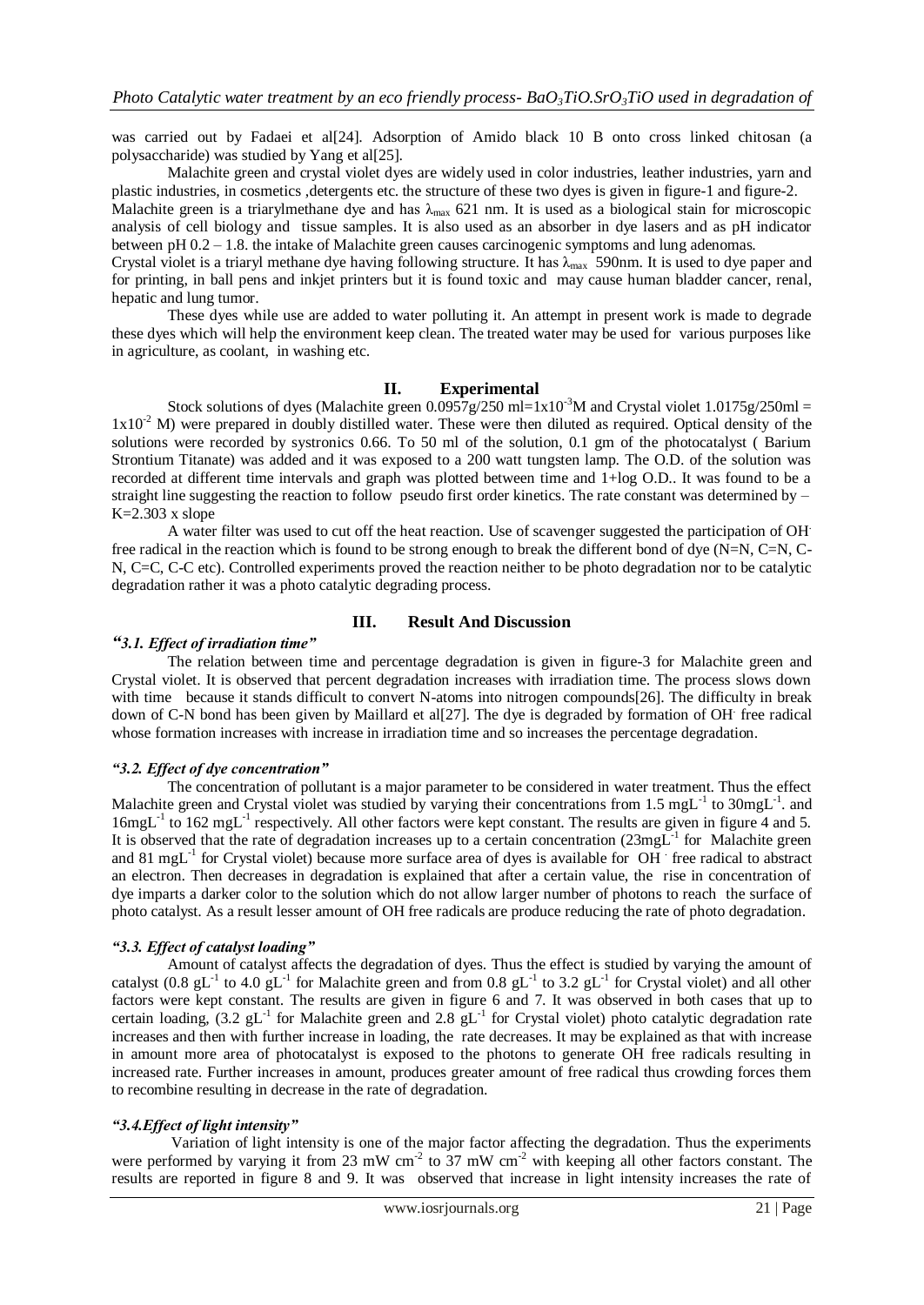degradation [28][29]. It is due to increase in number of photons striking per unit area of the photo catalyst. Higher intensities were not studied as increase in intensity may cause thermal reaction instead of photo catalytic one.

# *"3.5.Effect of pH"*

The most important factor affecting degradation is pH. The effect of pH on the photo catalytic degradation of Malachite green and Crystal violet is reported in figure 10 and 11. All other factors were kept constant. It is observed that rate of degradation increases with varying pH from 6.5 to 8.2 for Malachite green and from 5.3 to 8.9 for Crystal violet. It may be explained that as the pH rises, concentration of OH-ions rises which may support increase in number of OH free radicals. Beyond a particular pH for both the dyes, if pH is increased further, the rate decreases. This is because of repulsion between excessive OH ions on photocatalyst surface and electron rich dye surface.



**Fig. 1 : Structure of Malachite green** (IUPAC Name – 4- [(4-dimethylaminophenyl) phenyl-methyl] – N, N-dimethylaniline.



**Fig. 2 : Structure of crystal violet** (IUPAC Name – Tris (4-(dimethyl amino) phenyl) methylium chloride.



Fig. 3 : Effect of irradiation time for Malachite green and crystal violet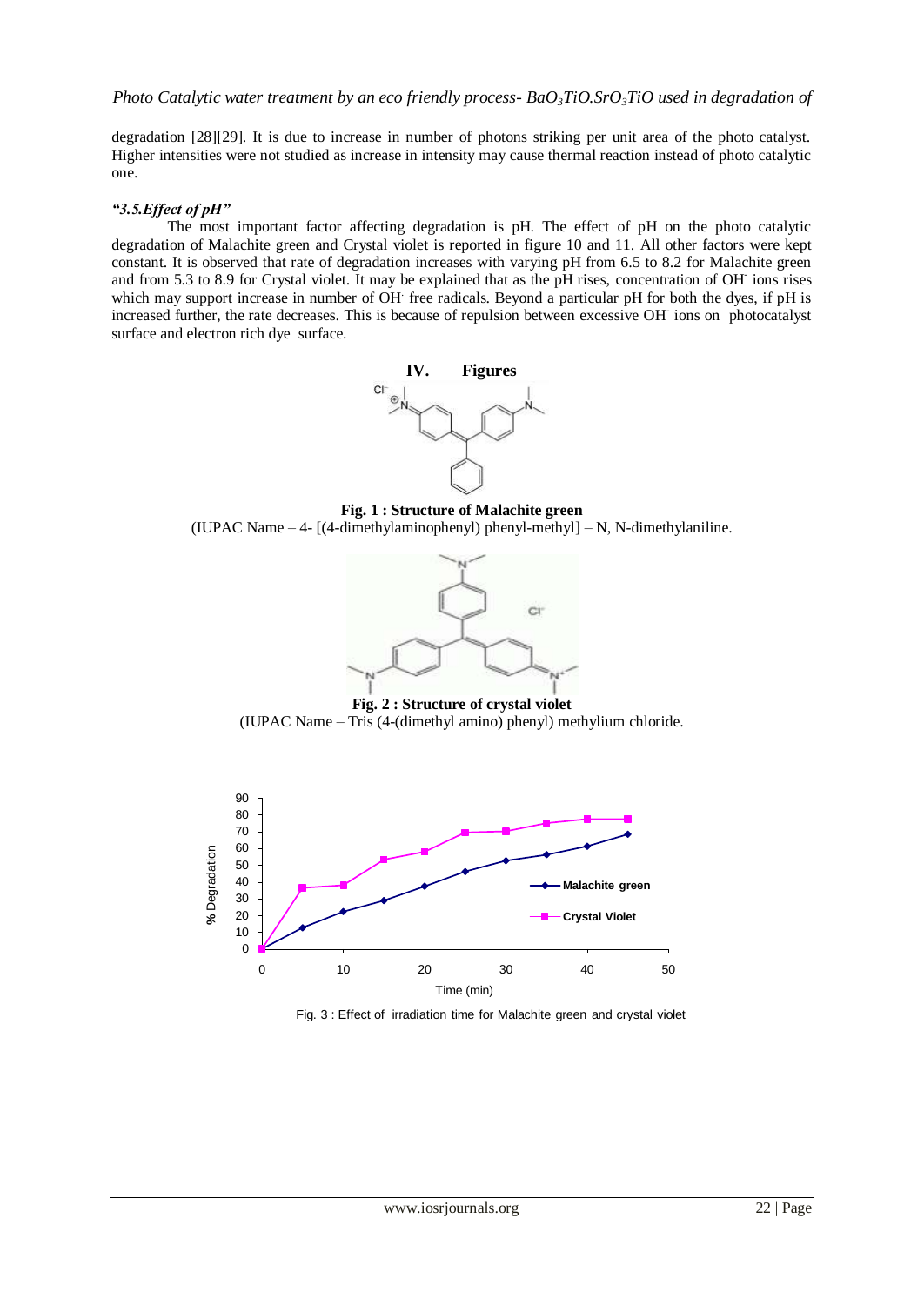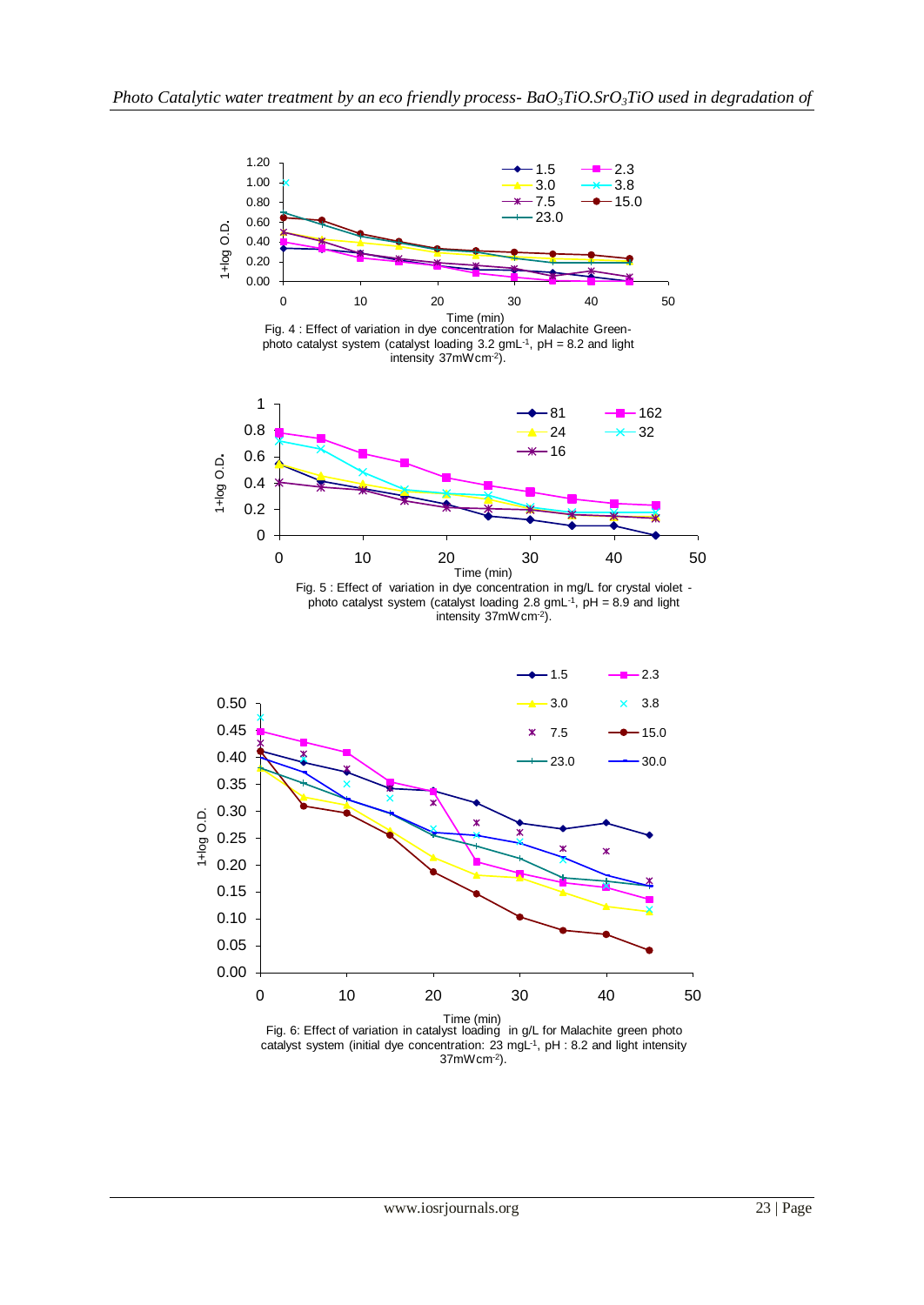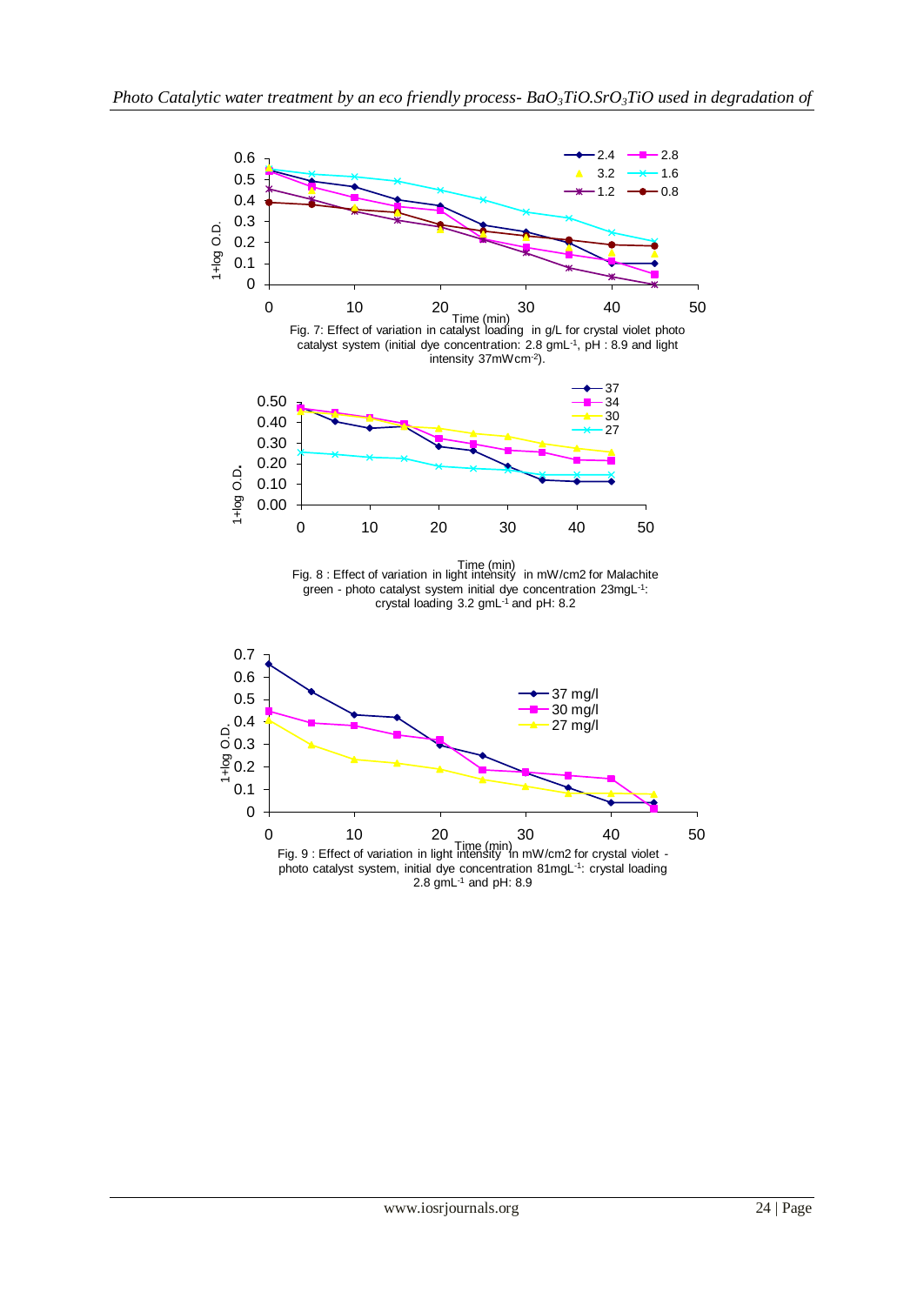

# **V. Conclusion**

It is concluded here by that dyes are being degraded, with the help of photocatalyst and in presence of visible light, into fragments and no harmful products are formed. The proposed mechanism is

 $hv + Dye.$  $Dye<sup>1</sup>$  (Dye in singlet exited state)  $Dye<sup>1</sup>$ ISC  $\longrightarrow$  Dye<sup>3</sup> (Dye in triplet exited state)  $hv + SC$ .  $^+$  +  $e^ H^+$  $H + OH^*$  $OH^* + Dye^3$  $\rightarrow$  Leuco form of dye  $\rightarrow$  degraded product

Here  $ISC = Inter system crossing$ 

SC = Semiconductor or photocatalyst

 $h^+$  = Hole generated at the surface of photocatalyst

e - = Electron generated at the surface of photocatalyst

Thus an eco-friendly and environmental protecting process is proposed which utilizes solar energy and may be used to make the planet clean and pollution free.

## **Acknowledgement**

The authors are thankful to Professor Suresh C. Ameta, (Director, College of pure and applied Science, Pacific University, Udaipur, Rajasthan, India), for his valuable guidance and kind support.

#### **References**

- [1] W.R.Mathews, Fundamental mechanistic studies of the photo Fenton reaction for the degradation of organic pollutants, Pure. appl. Chem., 64, 1992, 1285 – 1290.
- [2] A. wold, Photo catalytic properties of TiO<sub>2</sub>, chemistry of materials, 5, 1993, 280-283.